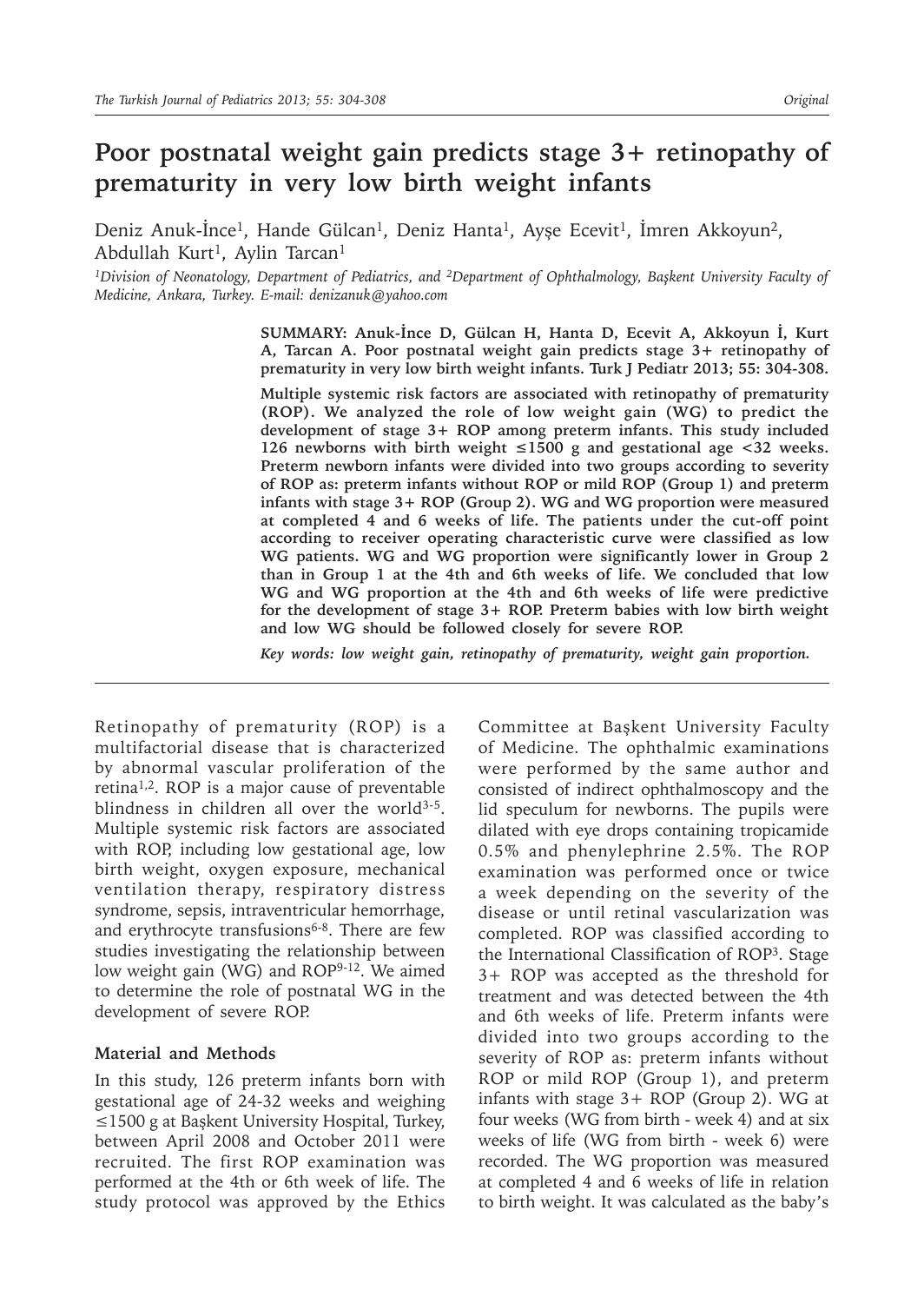weight measured at 4 and 6 weeks of life minus birth weight, divided by birth weight. Other risk factors including birth weight, gestational age, gender, antenatal steroid therapy, use of oxygen therapy, initiation of enteral nutrition, parenteral nutrition duration, mechanical ventilation or nasal continuous positive airway pressure (CPAP) therapy, use of surfactant, and blood transfusions were recorded.

The chi-square test was used to compare the two groups. The WG proportion was included with the best discriminative sensibility/specificity value after the receiver operating characteristic (ROC) curve results as a cut-off point. 95% confidence interval and significance level of p<0.05 were recorded. Group 1 and Group 2 were scrutinized according to ROC curve cut-off point (the best value for sensibility and specificity), and the patients under this cut-off point were classified as low WG patients. There were no statistically significant differences in birth weights of the low WG and normal WG newborns according to ROC curve analysis. Statistical analysis was performed using the Statistical Package for the Social Sciences software (SPSS 17.0 for Windows, SPSS Inc., Chicago, IL, USA). The study protocol was approved by the Ethics Committee.

### **Results**

This study was comprised of 126 neonates, of whom 72 (57.1%) were female and 54 (42.8%) were male. Mean birth weight and gestational age were  $1162.3 \pm 200.4$  g and  $29.4 \pm 1.9$  weeks, respectively, for Group 1 (no ROP/mild ROP) and  $915.8 \pm 235$  g and 26.8±2.3 weeks, respectively, for Group 2 (stage 3+ ROP group). Group 2 patients had significantly lower gestational age and lower birth weight.

The demographic characteristics of all patients and the risk factors for the development of ROP are demonstrated in Table I.

Weight gain and WG proportion at 4 and 6 weeks of life are shown in Table II ( $p < 0.05$ ). WG and WG proportion were significantly lower at the 6th week in Group 2. For the severity of ROP, the area under the ROC curve according to the WG proportion from birth to the 6th week of life was 0.63 (sensitivity and specificity values were 64% and 62%), and 54 patients were categorized in the low WG group.

Table III demonstrates the relation of low WG proportion at the 6th week of life between Group 1 and Group 2. Group 1 had 92 patients, and 33 of them were in the area under the ROC curve <63.2 at the 6th week. Group 2 had 34 patients, and 21 were in the area under the ROC curve  $<63.2$  at the 6th week.

Low weight, WG and WG proportion at the 4th and 6th weeks were the most predictive for ROP. ROC curve analysis revealed a cut-off <380 g WG in the first 6 weeks of life to have a sensitivity of 90% and specificity of 70%. WG proportion <42% in the first 6 weeks of life had a sensitivity of 78% and specificity of 62% for detection of severe ROP. Figure 1 demonstrates the relation of stage 3+ ROP and WG in all 126 patients.

## **Discussion**

Retinopathy of prematurity (ROP) is a vasoproliferative disease of the retina that has been identified as one of the most important causes of preventable blindness among children in both developing and developed countries<sup>4,5</sup>. The risk factors for the development of ROP are low gestational age, low birth weight, respiratory distress syndrome, oxygen exposure, mechanical ventilation therapy, sepsis, intraventricular hemorrhage, and blood transfusions<sup>6,8</sup>. Long-term oxygen supplementation causes vasoconstriction of retinal vessels that leads to permanent damage<sup>13</sup>. Hyperoxia increases lipid peroxidation and leads to membrane damage14. During this study, all newborns were monitored, and the oxygen saturation target range was 88-92%. Another risk factor for ROP is blood transfusion, which causes an accumulation of iron, triggers lipid peroxidation and increases oxidative stress on the immature retina15. In our study, blood transfusions were significantly higher in the stage 3+ ROP group.

Recent studies have shown postnatal WG as an important and independent risk factor for stage 3+ ROP12. Postnatal growth factors may have a role in the pathogenesis and severity of ROP. Fetal insulin-like growth factor-1 (IGF-1) levels rapidly increase during the third trimester, and preterm infants have low serum concentrations of IGF-1 due to loss of maternal sources. Low concentrations of IGF-1 prevent normal retinal blood vessel growth. IGF-1 levels gradually increase with postnatal growth. Poor WG has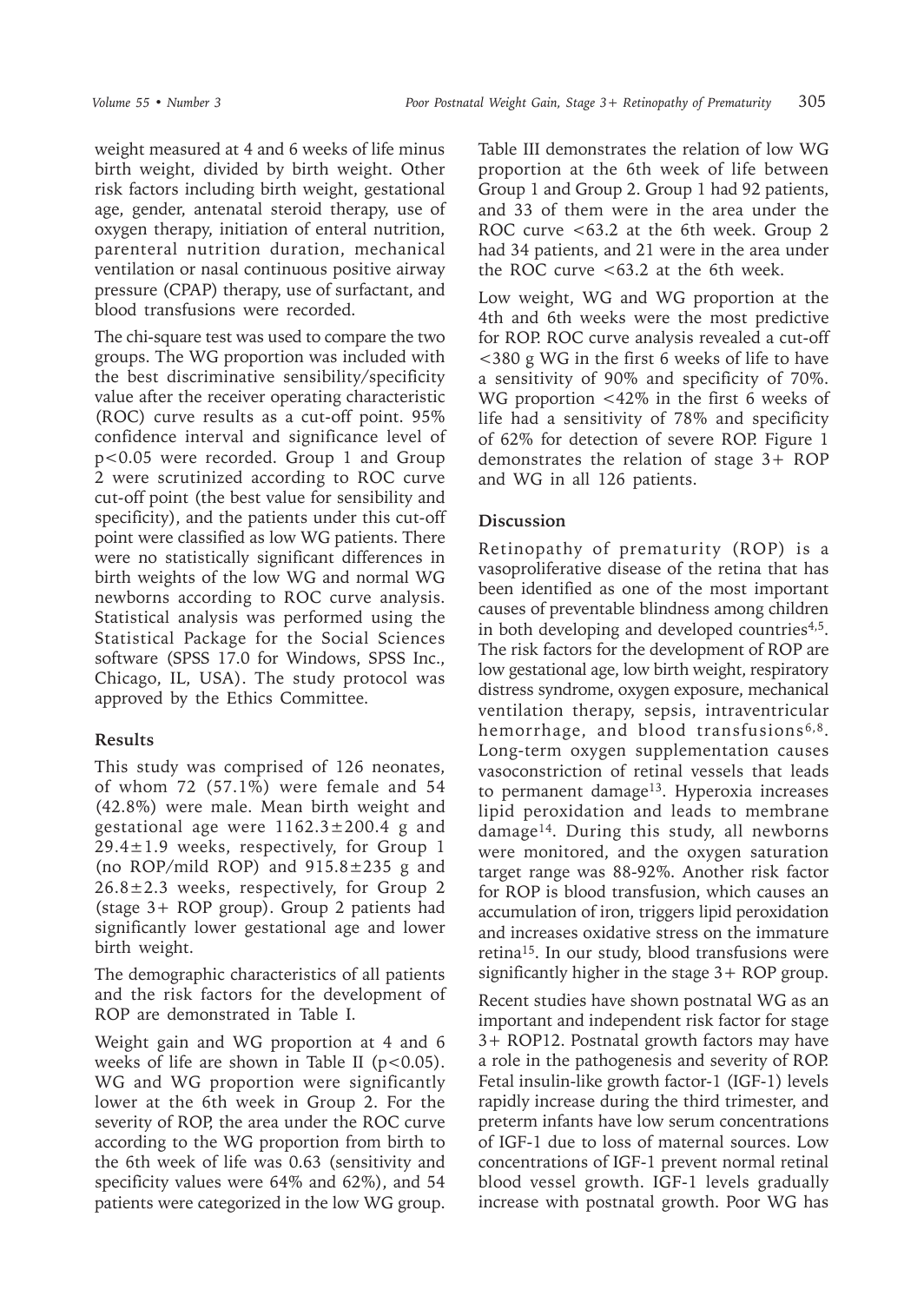|                                        | No-ROP/Mild ROP<br>(n: 92) | Stage $3+$ ROP<br>(n: 34) | p      |
|----------------------------------------|----------------------------|---------------------------|--------|
| Birth weight (g)                       | $1162.39 \pm 200.4$        | $915.88 \pm 235$          | *      |
| Gestational age (weeks)                | $29.4 \pm 1.9$             | $26.8 \pm 2.3$            | *      |
| Gender $(F/M)$ , n                     | 51/41                      | 21/13                     |        |
| Antenatal steroid, n (%)               | 57 (61.9%)                 | 20 (58.8%)                | >0.05  |
| Surfactant therapy $(\%)$              | 65 (70.6%)                 | 33 (97%)                  | $\ast$ |
| Oxygen therapy (days)                  | $20.6 \pm 24.6$            | $56.9 \pm 39.8$           | *      |
| Mechanical ventilation therapy (days)  | $3.7 \pm 11.2$             | $13.3 \pm 16.7$           | *      |
| Nasal CPAP duration (days)             | $2 + 2.2$                  | $5 + 4.3$                 | *      |
| Transfusion, $n$ $(\%)$                | 71 (77.1%)                 | 34 (100%)                 | *      |
| Parenteral nutrition duration (days)   | $13.1 \pm 7.7$             | $23.1 \pm 11.7$           | *      |
| Initiation of enteral nutrition (days) | $2.7 \pm 3.1$              | $4.4 \pm 6.7$             | >0.05  |
| Hospitalization (days)                 | $41.6 \pm 18.1$            | $76.7 \pm 28.2$           | *      |
|                                        |                            |                           |        |

**Table I.** Demographic Characteristics and Risk Factors of the Two Groups

 $*p<0.05$ 

an important role in the development of ROP<sup>16</sup>. In our study, we divided preterm neonates into two groups according to the severity of ROP and determined that low WG and low WG proportion were important risk factors for stage 3+ ROP. When we analyzed 126 preterm infants, 54 newborns had a WG proportion lower than 63% according to the ROC curve, which was an independent risk factor for severe ROP. We compared 54 newborns (low WG) with 72 newborns (normal WG) whose birth weights were not statistically significantly different, but there were significant differences in weight, WG and WG proportion (at the 4th and 6th weeks). The area under the ROC curve was 63%. For the discriminative cut-off of 42% of WG proportion at the 6th week, sensitivity and specificity values were 78% and 62%. The cut-off value for WG at the 6th week was 380 g, and sensitivity and specificity values were 90% and 70%. In our study, preterms who

gained ≤380 g or whose WG proportion was ≤42% had the highest risk for the development of ROP. Wallace et al.10 showed that WG of <50% of their birth weight in the first 6 weeks of life was a risk factor for the development of severe ROP. In our study, postnatal poor WG at 6 weeks was a predictive factor for stage 3+ ROP. Another study investigating growth characteristics and the relation with ROP showed small for gestational age and birth weight <25th percentile to be risk factors for severe ROP.<sup>11</sup> In our study, when we analyzed all 126 infants with low birth weight  $( \leq 1500$ g), we showed that poor postnatal WG was related to stage 3+ ROP.

Löfqvist et al.<sup>17</sup> showed that the WINROP (weight IGF-1 neonatal ROP) algorithm was predictive and had 100% sensitivity and 54% specificity for ROP development in 50 preterms at postnatal age of 26 weeks. Palmer et al.<sup>18</sup>

|  |  |  | Table II. Weight gain (WG) and Weight Gain Proportion at 4 and 6 Weeks of Life in the Two Groups |  |  |  |  |  |  |
|--|--|--|--------------------------------------------------------------------------------------------------|--|--|--|--|--|--|
|  |  |  |                                                                                                  |  |  |  |  |  |  |

|                                                  |                         | $Stage3 + ROP$    |   |
|--------------------------------------------------|-------------------------|-------------------|---|
|                                                  | No ROP/Mild ROP (n: 92) | (n: 34)           | p |
| WG at $4th$ week (g)                             | $408.4 \pm 185.3$       | $218.5 \pm 146.8$ | * |
| WG proportion at 4th<br>week $(\%)$              | $37.5 \pm 19.6$         | $26 \pm 17.6$     | * |
| WG at $6th$ week (g)                             | $914.1 \pm 376.3$       | $473.8 \pm 272$   | * |
| WG proportion at 6 <sup>th</sup><br>week $(\% )$ | $78.8 \pm 32.1$         | $56.2 \pm 31.5$   | * |
| $*p<0.05$                                        |                         |                   |   |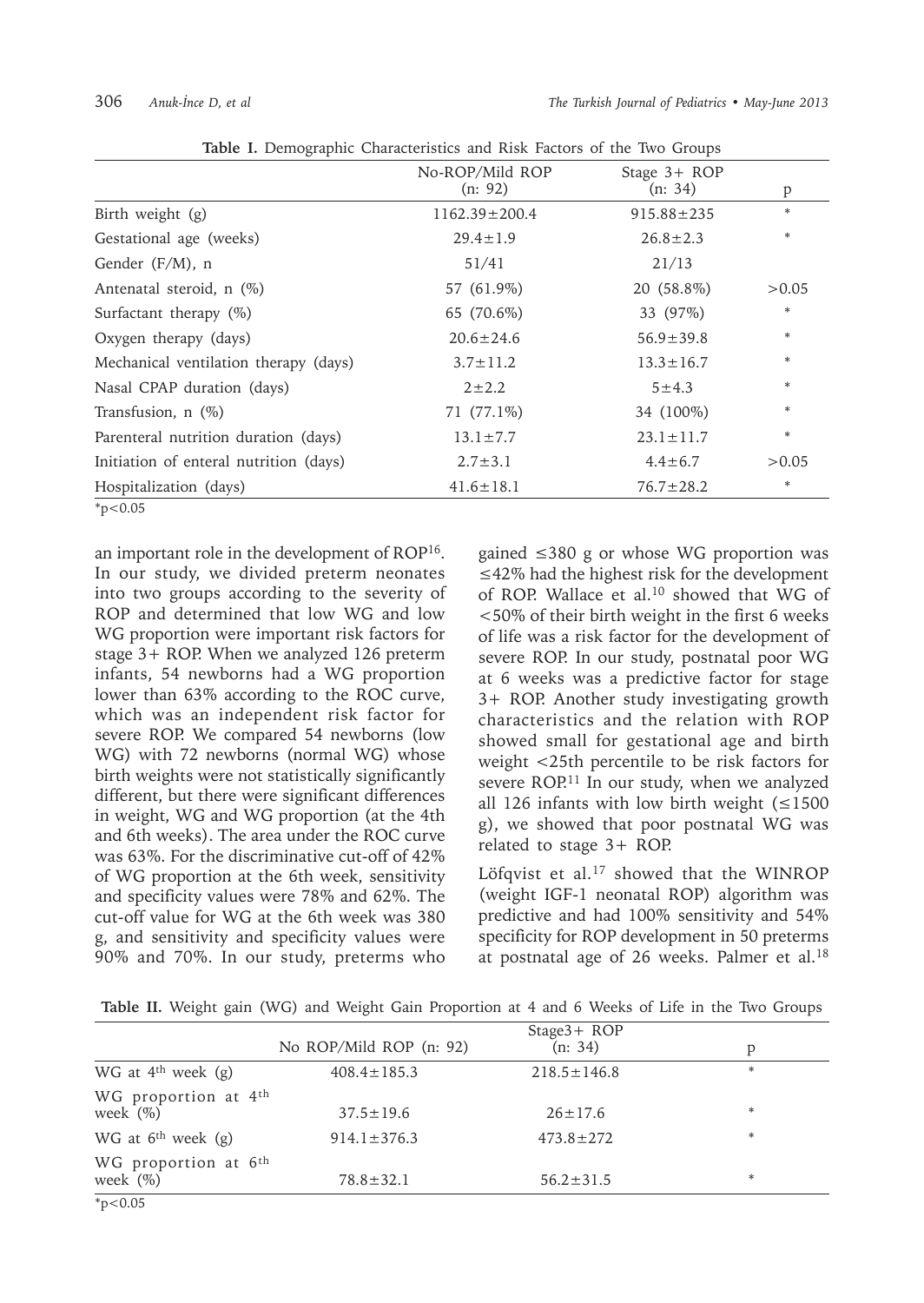|                  | $0.037$ and $1.01$ beventy                                   |                                                            |   |
|------------------|--------------------------------------------------------------|------------------------------------------------------------|---|
| <b>ROP</b>       | Area under ROC curve<br>>63.2 at 6 <sup>th</sup> week (n=72) | Area under ROC curve $\leq 63.2$ at<br>$6th$ week $(n=54)$ |   |
| Group 1 $(n=92)$ | 59                                                           | 33                                                         | * |
| Group 2 $(n=34)$ | 13                                                           | 21                                                         | * |
| Total $(n=126)$  | 72                                                           | 54                                                         | * |
| $*p<0.05$        |                                                              |                                                            |   |

Table III. Group 1 and Group 2 according to Low Weight Gain (the area under the ROC curve was 0.63) and ROP Severity

showed the importance of low birth weight for the development of ROP. This study revealed that the risk of ROP for 1000-1250 g infants was 47%, for 750-999 g infants was 78%, and for <750 g infants was 90%. In a recent study, relative WG (g/kg/day) at two-week intervals until postnatal 6 weeks was evaluated among infants with ≤1500 g birth weight for the prediction of severe ROP. They found no difference at the 6th week, but showed that poor relative WG in the first 4 weeks was a predictor for severe ROP.<sup>19</sup> In our study group, 54 infants with low WG proportion had significantly highest risk for severe ROP. In this group, postnatal weight, WG, and WG proportion at the 4th and 6th weeks were predictive for severe ROP, but 6th week values had the highest sensitivity and specificity.

Enteral nutrition may influence serum IGF-1 and ω-3 fatty acid concentrations, which are known to be protective against ROP.<sup>20,21</sup> Porcelli et al.22 showed that infants who require ROP treatment receive more parenteral nutrition and less human milk. There are several factors



**Fig. 1.** Growth follow-up of the two groups.

that affect ROP, and the entity is associated with poor postnatal WG due to poor enteral nutrition, depletion of ω-3 fatty acids, and also with intrauterine infection and fluctuating oxygen levels.20-24 In our study group, although there was no significant difference in receipt of their nutritional needs between the low WG group and the normal weight group (72 infants), the growth characteristics were significantly different, and this may be associated with the longer parenteral nutrition duration rather than enteral nutrition. Although we have demonstrated that duration of parenteral nutrition was longer in the patients with stage 3+ ROP, lack of evaluation of the duration of parenteral nutrition in the low WG and normal WG groups is the limitation of this study. A larger study showed a predictive role of WG for the risk of severe ROP, and it had a role in reducing the number of ROP examinations.<sup>25</sup> Gestational age and birth weight were used for ROP screening, but these were not the only risk factors for predicting treatment requirement in more than 90% of infants<sup>1</sup>,<sup>26</sup>. Wu et al.<sup>27</sup> showed that the use of WG analysis is useful for determining severe ROP. In another study, Wu et al.<sup>12</sup> emphasized that the WINROP algorithm and postnatal WG had 100% sensitivity and 81.7% specificity in detecting severe ROP.

In conclusion, our results suggest poor WG proportion and WG at the 4th and 6th weeks of life are predictors for stage 3+ ROP. Although nutrition type and birth weight were the same in the two groups, low WG proportion and WG were important risk factors for stage 3+ ROP. Ophthalmologists and neonatologists should closely follow preterm infants with respect to weight, WG and WG proportion at the 4th and 6th weeks of life in order to predict stage 3+ ROP.